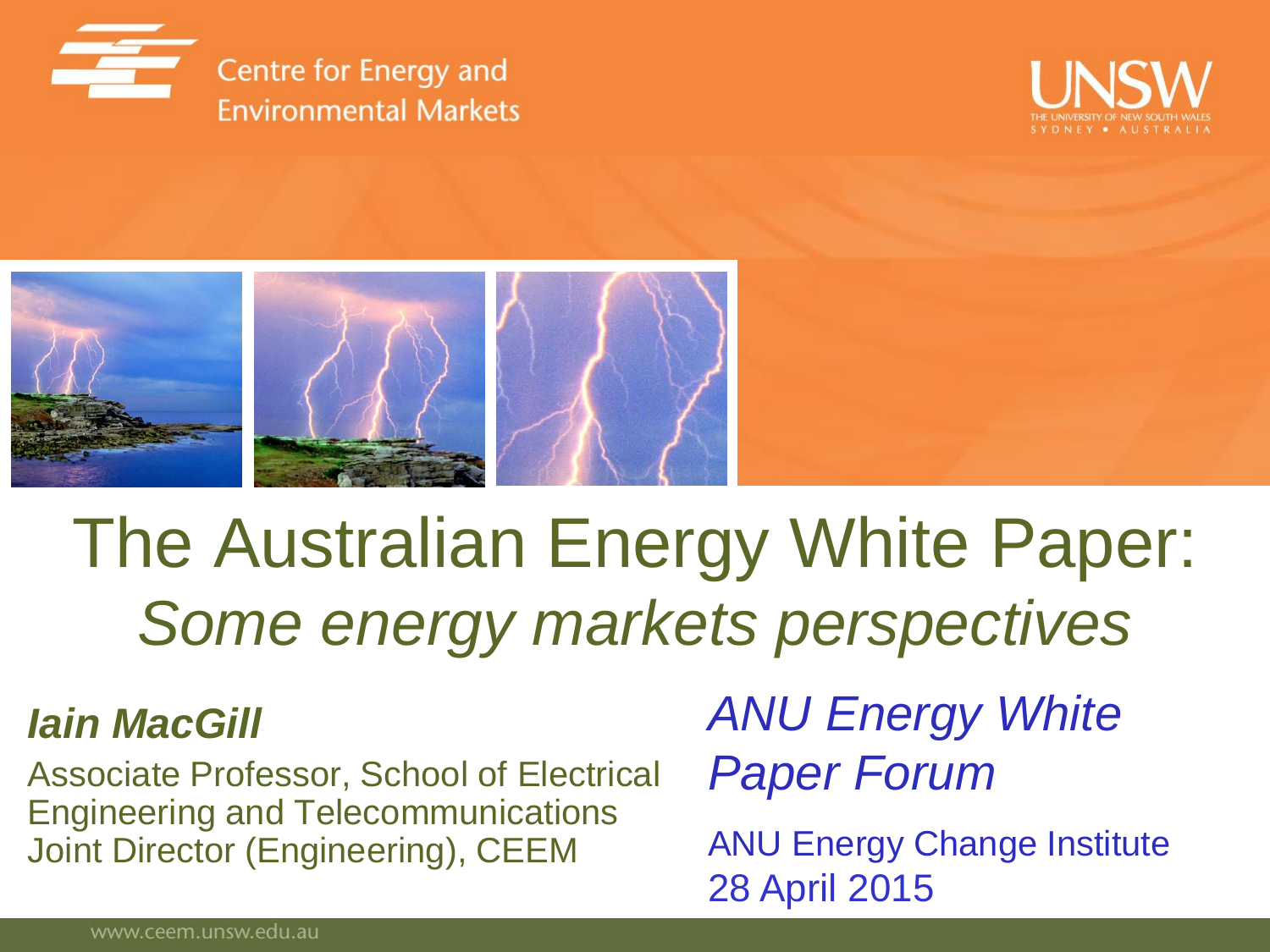

## Back to the future

*"Many of us who keenly observe the energy sector can take a pretty good guess at what our next big challenges are"*  Senator MacFarlane, 10/9/2014



- However, 2004 White paper had almost no discussion of:
	-
	- CSG (CSM) East Coast LNG export
	- Falling demand
	- Falling costs and growing of Wind, PV

#### A NATIONAL STRATEGY TO DELIVER PROSPERITY, SECURITY AND SUSTAINABILITY

To achieve energy prosperity, security and sustainability, the government has put in place policies to:

- $\rightarrow$  attract investment in the efficient discover for the benefit of all Australians
- $\rightarrow$  deliver a prosperous economy while protect role in global efforts to reduce greenhouse
- $\rightarrow$  encourage development of cleaner, more  $\epsilon$ Australia's energy future
- $\rightarrow$  develop effective and efficient energy mark energy, where and when it is needed into tl
- $\rightarrow$  minimise disruptions to energy supplies an disruptions occur
- $\rightarrow$  establish an efficient energy tax base, rest resource rent taxes to offshore projects
- $\rightarrow$  ensure Australia uses its energy wisely.

Figure 3: Demand/Supply balance for electricity-Medium electricity demand scenario

**SECURING AUSTRALIA'S ENERGY FUTURE** 

Iq.



ANU Energy White Paper Forum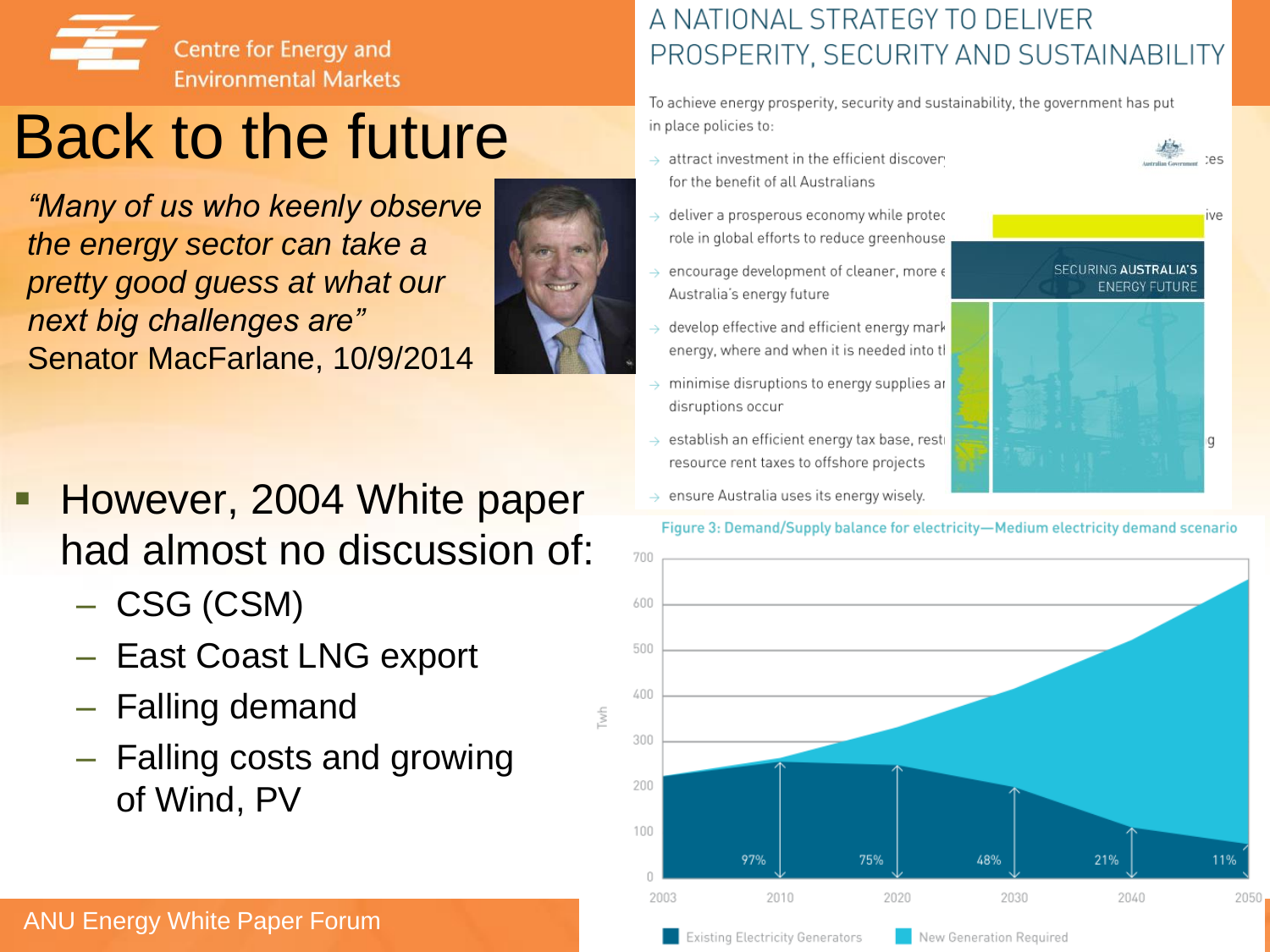



## A future that is getting harder to predict…

18-Sep-13 Coalition Government sworn in

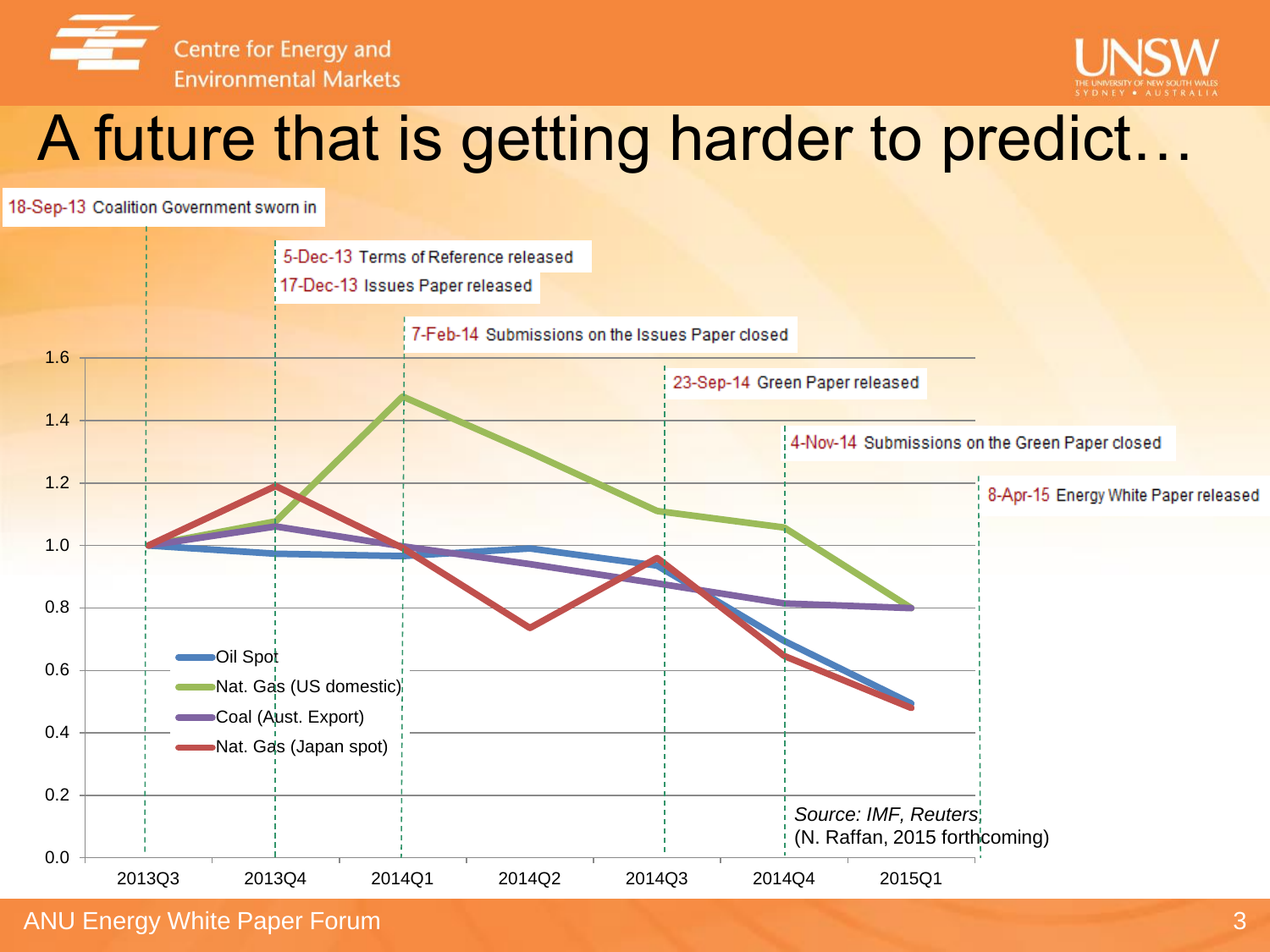



#### … but still requires challenging, forward looking decisions Uncertainty is an uncomfortable position. But certainty is an absurd one.

- Voltaire

- Energy investment typically large, lumpy, irreversible, long lead times & asset lives; requiring high levels of coordination
- Someone has to take these decisions
	- Who?; *information, knowledge, resourcing, autonomy*
	- How?; *process that invariably includes planning*
	- Within what context?; *broader societal objectives as reflected in policy and regulation*
	- With what level of integration with other decisions? *Coherent, comprehensive and integrated decision making required*
	- With what accountability for success or failure?; *Risk management and allocation*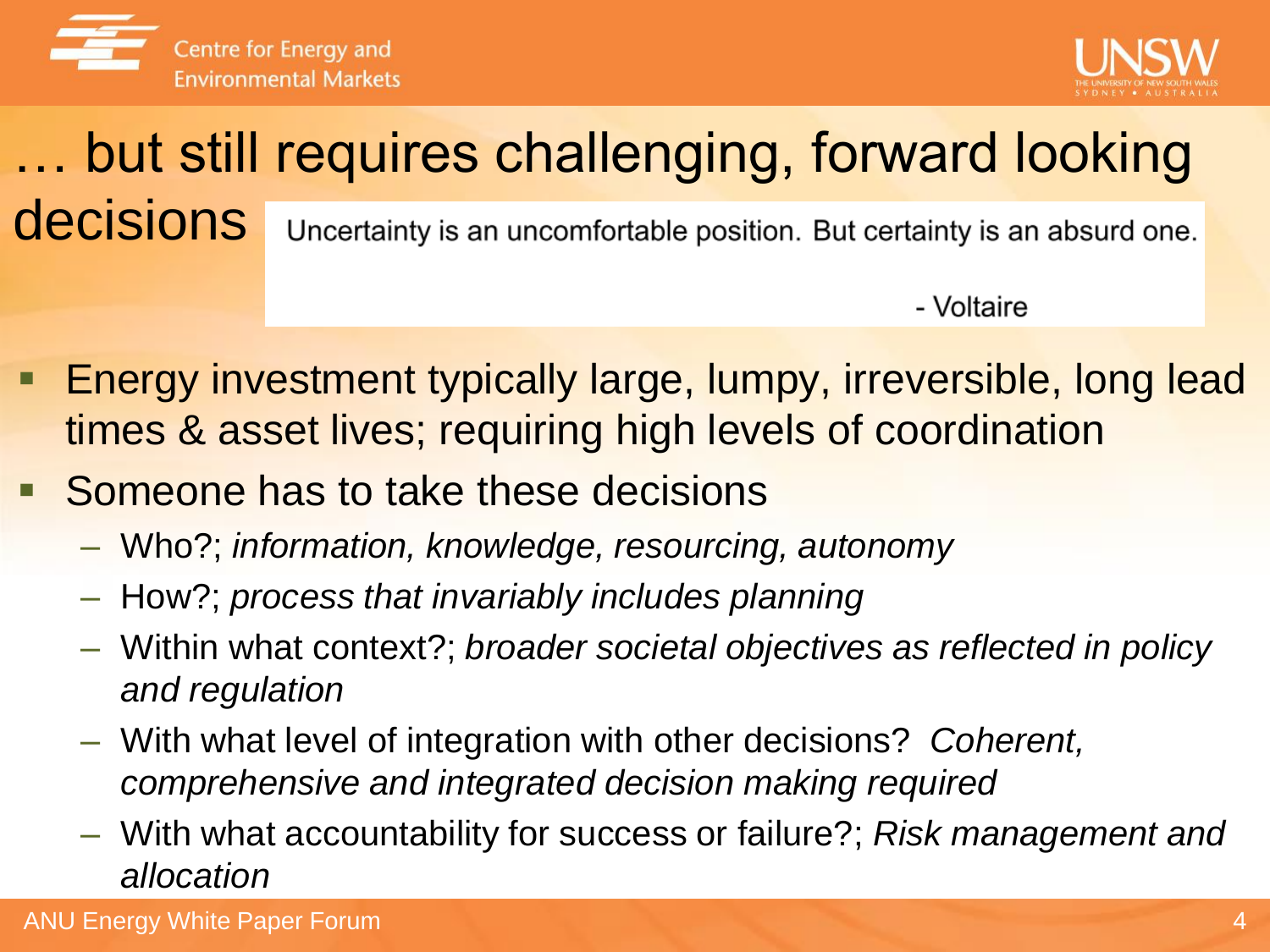



### White paper framework – competitive markets

*"Investment decisions on future generation assets, including choice of technology, are best made by industry, given its insights into market needs. The Australian Government will seek to maintain stable and predictable policy settings across the range of areas that affect such investment decisions, while taking a technologyneutral approach."*

- **If its in the Septem Is this compatible with** 
	- the scale and speed of change required to address our national and international energy challenges?
	- decisions regarding the economically regulated monopoly infrastructure within which such investment resides?
	- effective risk management and allocation? *Investor certainty in an uncertain world doesn't manage risk but just reallocates it onto public*
	- the market inefficiency associated with unpriced environmental and social market 'externalities'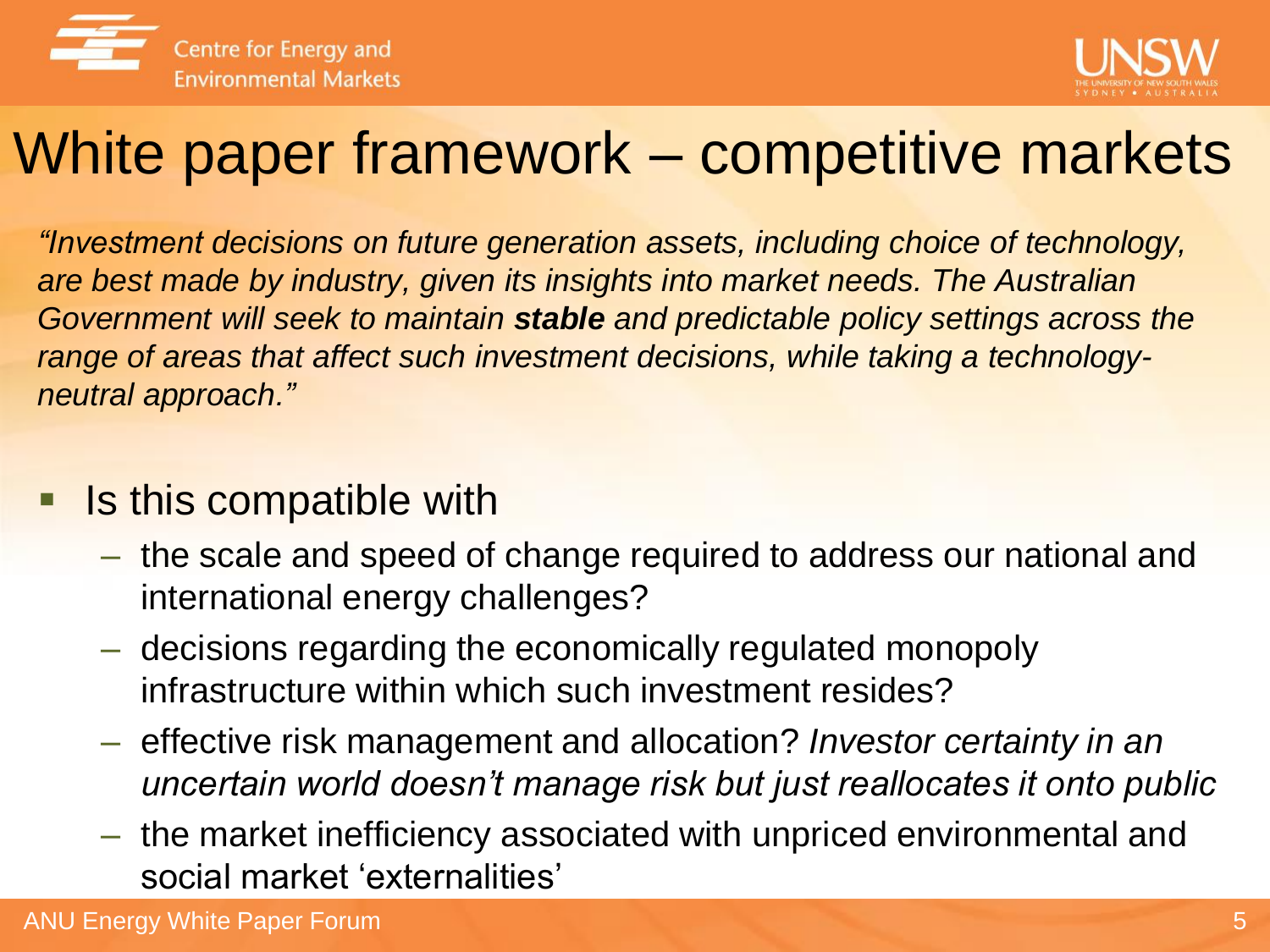

## The question is not whether to have a price on carbon?

 Costs associated with reducing emissions regardless of particular means chosen (tax, emissions trading regulation, ERF…)

### *And / or*

 Social costs associated with impacts of failing to effectively manage climate change (SCC)

Centre for Energy and **Environmental Markets** 



*Instead, real question is who, pays how much, to whom, for what, when?*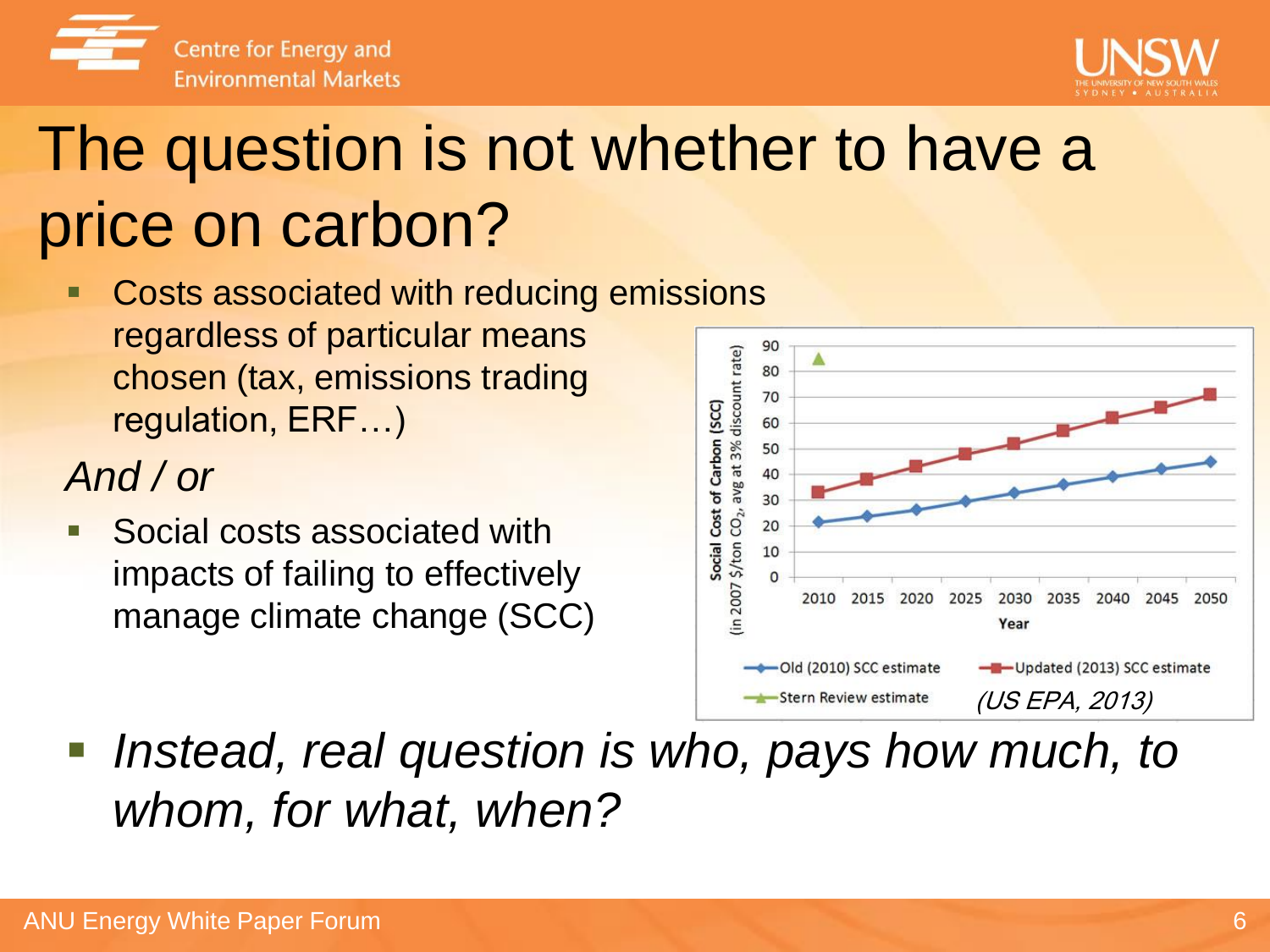



### Welcome focus on consumers

*"…development of market frameworks to encourage innovative products & services that give consumers more choice in managing bills & support greater competition" "Regulation should generally encourage competition & consumer choice, not stifle it"*

- Incumbents will generally prefer less competition
	- engaged customers with real options key to true competition
- However
	- Limits to the interest, motivation, knowledge and capabilities of some; *requires protection and facilitation to support engagement*
	- Not always being offered meaningful choices; they want services, not an energy commodity
	- Inadequate measures of competition; *does 'churn' and market offer 'spreads' reflect competition or the absence of it? 1.4 million households have engaged through residential PV that reflects real competition beyond choosing a retailer*
	- Shared choices important too; *including question of renewable energy policy, further electricity industry privatisation*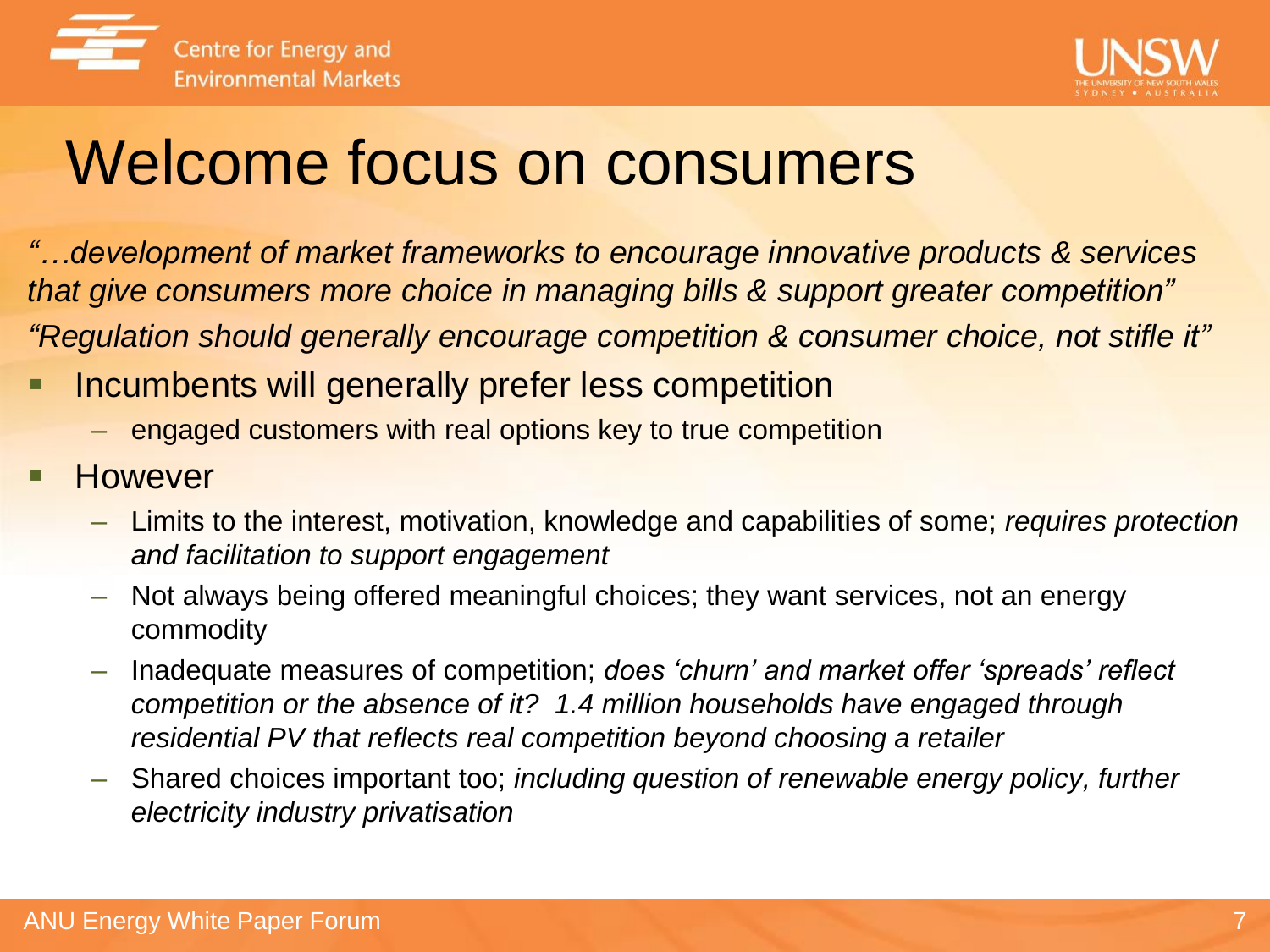



## More competition?

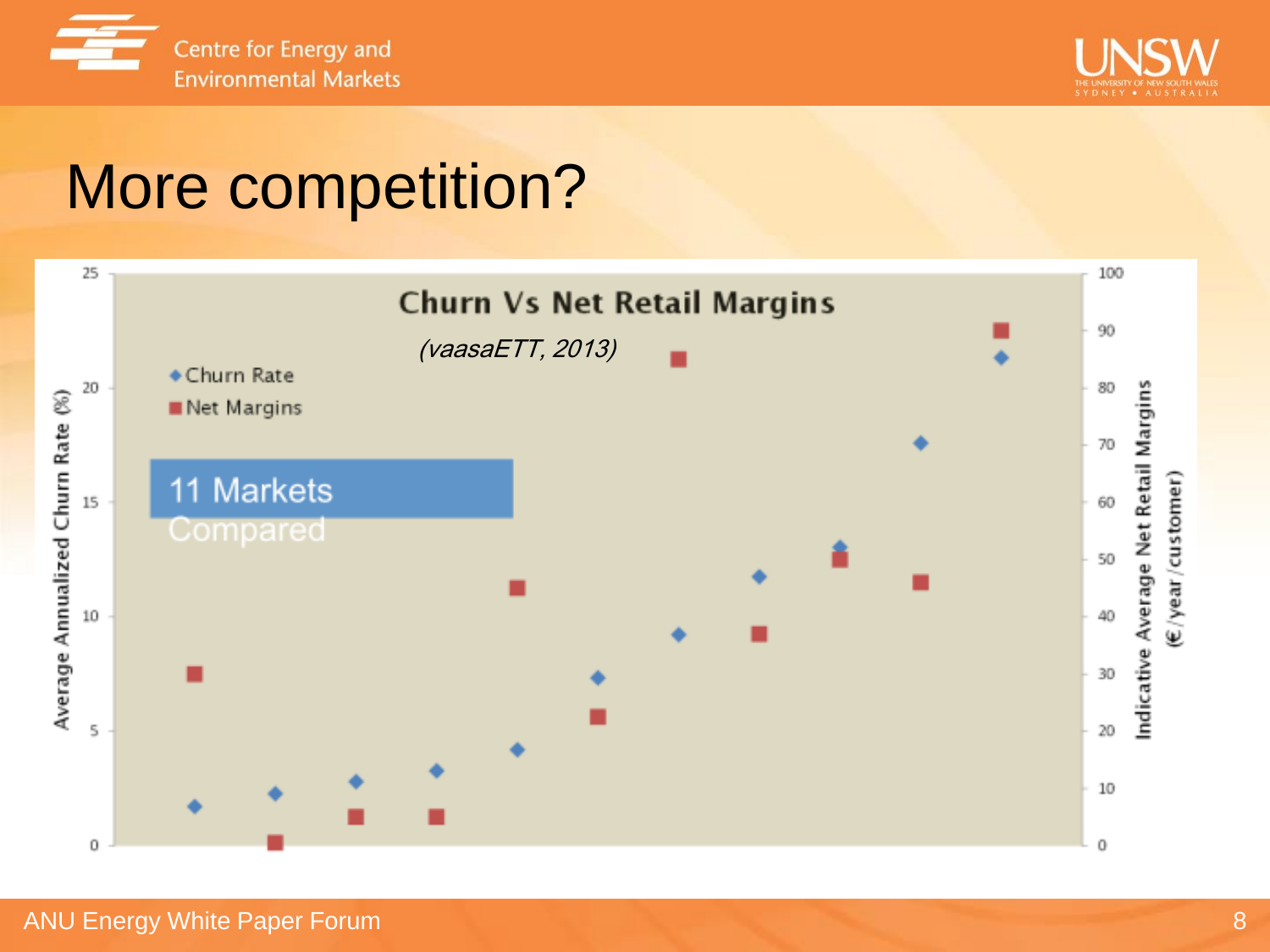## Australia a residential PV energy 'super-power'

 $N.T$ 

**Australia** 

SA.

Qld

**NISW** 

Melbourne

· Sydney

0% 1%

2.5%

5%

10% 15% 20%

25%  $30% +$ 

12101142



W.A.

Perth -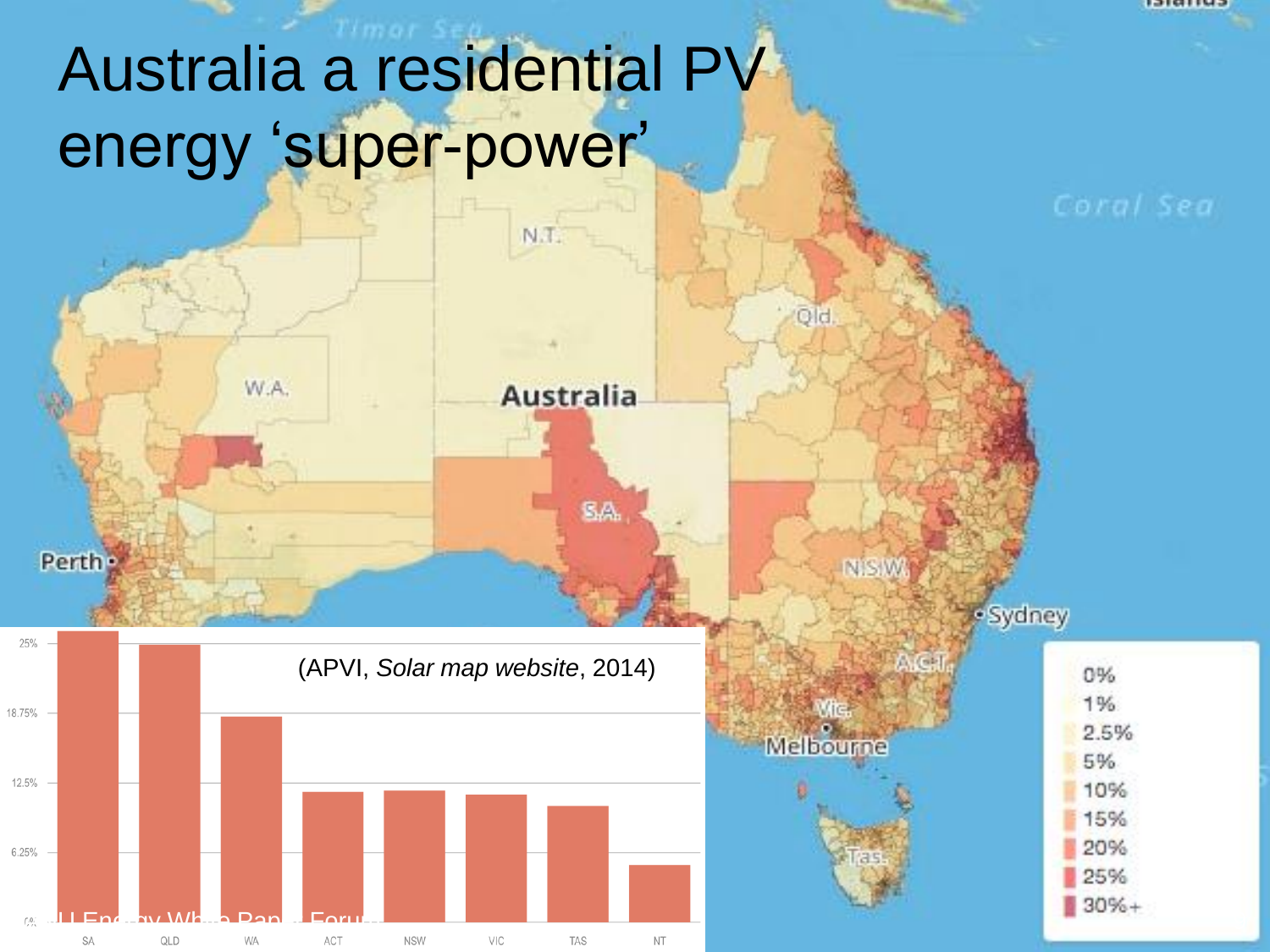



### A compelling case for privatisation? *"The evidence is that privately owned energy assets are more productive"* If true, do customers care?

Figure 2: Trends in retail electricity prices by jurisdiction, 2008-09 to 2013-14 and forecasts to 2016-17



 Focus on gas market competition welcome but challenges there reflect, at least in part, the restrictions that largely private ownership placed on earlier reform efforts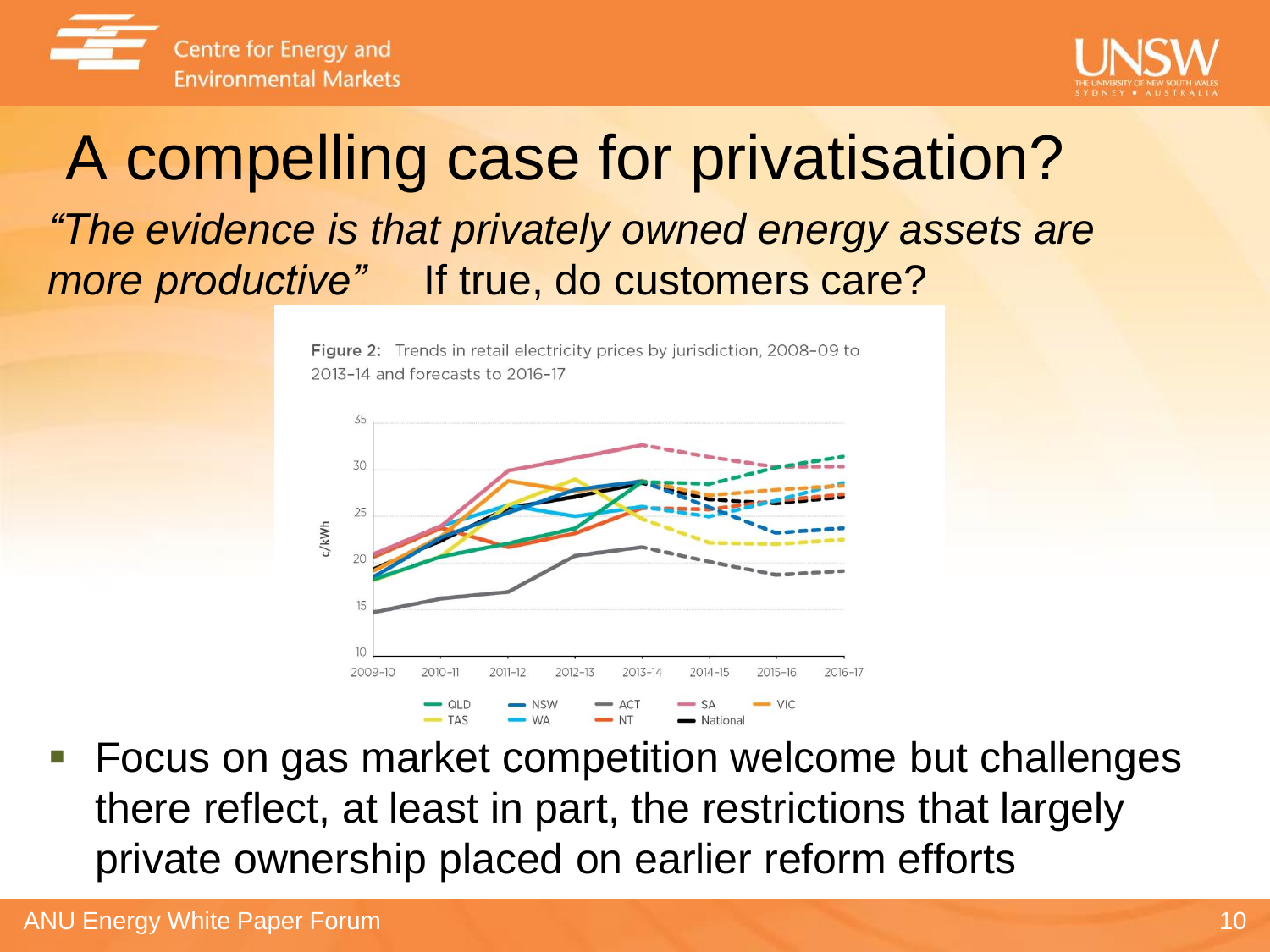



## Welcome focus on productivity

- **... but requires greater coherence with market reform** 
	- *"Artificially low domestic prices do not encourage gas users to use gas more efficiently or encourage innovation in the use of alternative fuels and processes."*

True, but doesn't the same apply to electricity?

- as well as clearer definition
	- Is it the economic value derived through energy use compared against energy costs, or energy consumption?